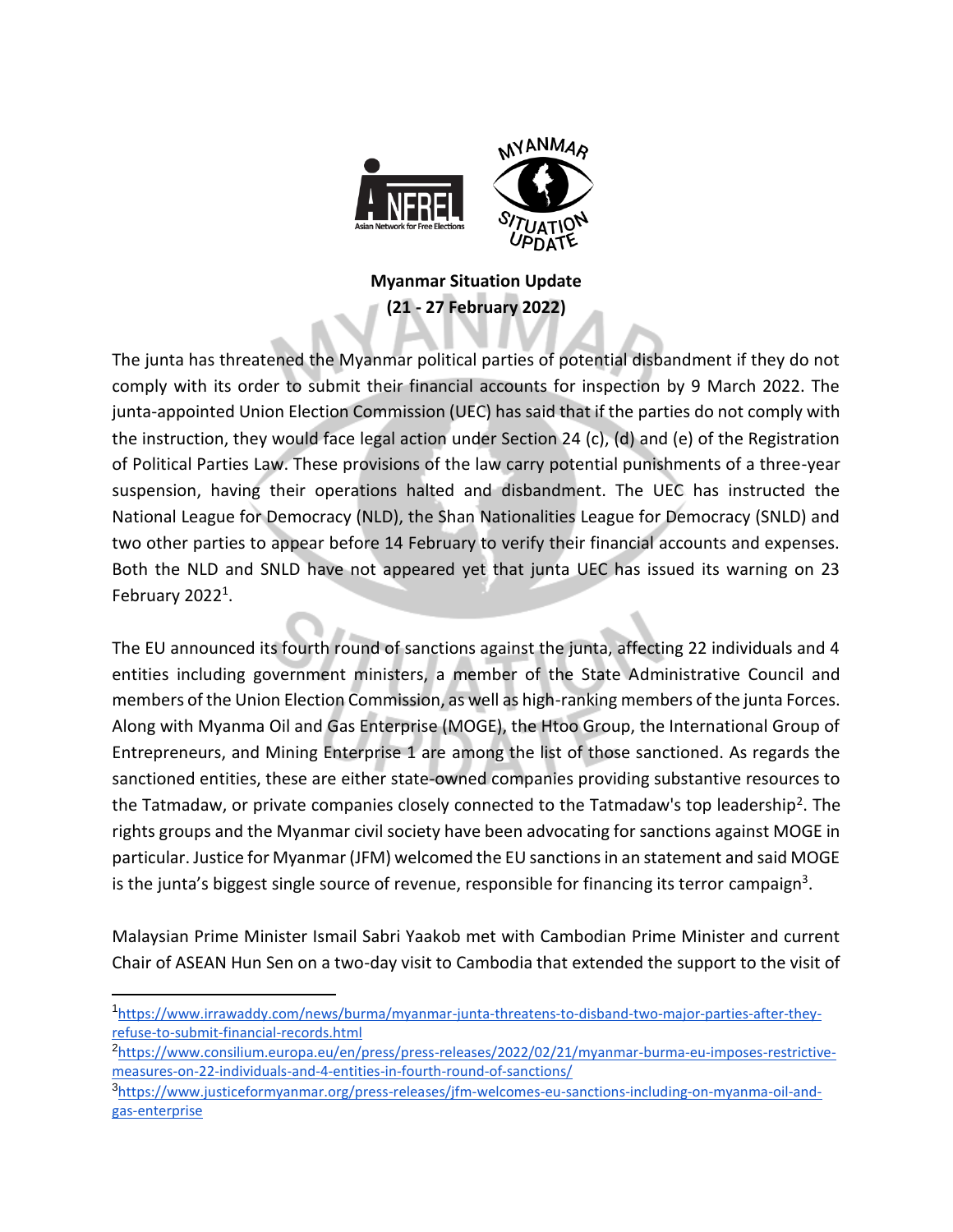ASEAN Envoy to the Myanmar and stressed on the importance of the implementation of the ASEAN five point consensus that junta leader agreed in April 2021 in Jakarta<sup>4</sup>. Malaysia has been very critical of Hun Sen's visit to Myanmar in January without proper consultation of ASEAN leaders which led to the postponement of the ASEAN Foreign ministers meeting in Cambodia from January to February 2022.

The Gambia's case against Myanmar at the International Court of Justice in The Hague has started with the first preliminary objections being heard. The Gambia has accused Myanmar of committing genocide against the Rohingya in violation of the UN's Genocide Convention. The junta's legal team was led by the junta's minister for international cooperation Ko Ko Hlaing and attorney general Thida Oo. The junta's legal team delivered its preliminary objections and The Gambia responded<sup>5</sup>.

The junta also got attention in the past week for expressing its support to Russia for its invasion in Ukraine. "No. 1 is that Russia has worked to consolidate its sovereignty", Junta spokesman General Zaw Min Tun said, citing the reasons for the junta to support the action by Russia<sup>6</sup>.

United Nations Special Rapporteur on the rights situation in Myanmar Tom Andrews said that UN Security Council members China and Russia, as well as Serbia, have continued to supply the junta with weapons used to attack civilians since the coup. He further urged the Security Council to convene an emergency session "to debate and vote on a resolution to, at a minimum, ban those arms transfers that the Myanmar military are known to use to attack and kill Myanmar civilians".<sup>7</sup>

The India for Myanmar Movement sent an open letter to the organizers of the 5th Bay of Bengal Initiative for Multi-Sectoral Technical and Economic Cooperation (BIMSTEC) Summit in Sri Lanka, urging them not to invite coup leader Min Aung Hlaing to the summit. The open letter says that in December 2021 the Myanmar military was invited to take part in military exercises of BIMSTEC countries in India and there are records that Myanmar military representatives attended many of BIMSTEC meetings as country representatives<sup>8</sup>. The summit is scheduled to be held on 30 March 2022.

The latest UNHCR report on Myanmar revealed that the number of IDPs across Myanmar has reached a high of 453,000 since the coup. It also said there were an estimated 46,000 refugee

<sup>4</sup> <https://twitter.com/PeacePalaceKH/status/1496750608946065408>

<sup>5</sup> <https://www.icj-cij.org/public/files/case-related/178/178-20210120-WRI-01-00-EN.pdf>

<sup>6</sup> <https://www.voanews.com/a/myanmar-s-military-council-supports-russia-s-invasion-0f-ukraine/6458527.html>

<sup>7</sup> <https://www.bangkokpost.com/world/2268243/china-russia-arming-myanmar-junta->

<sup>8</sup> <https://www.facebook.com/India4Myanmar/posts/134112775772858>